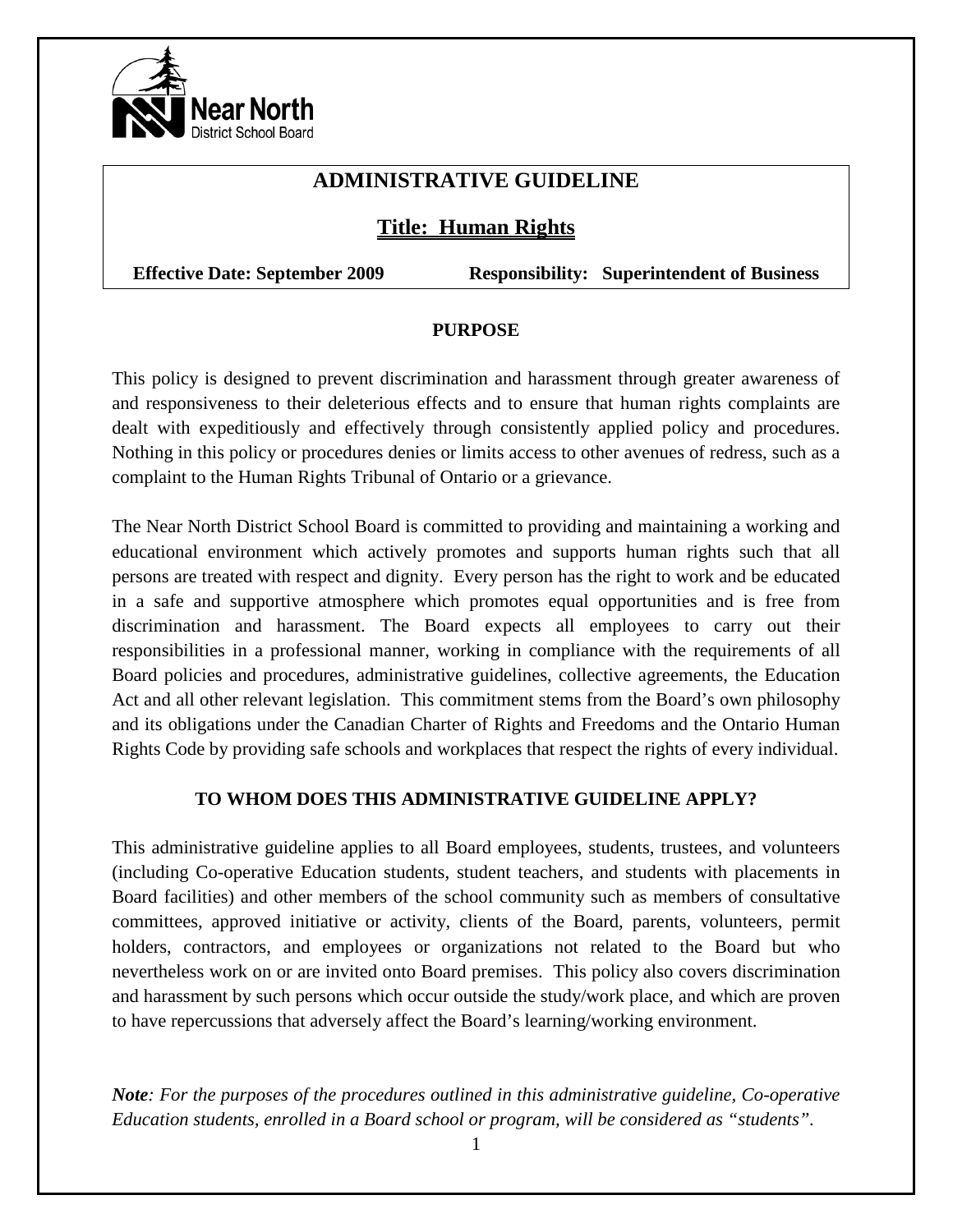#### **1 – OVERVIEW**

### **1.1 DUTIES AND RESPONSIBILITIES**

A school board has a duty to maintain an environment respectful of human rights and free of discrimination and harassment for all persons served by it. It must be diligent of anything that might interfere with this duty.

It is the responsibility of **every Board employee** to:

- prevent discrimination and harassment
- treat all students with respect and take all reasonable steps to ensure that their learning environment is safe
- support individuals who are, or have been, targets of discrimination and harassment
- take reasonable steps to remove any discriminatory barriers in employment policies and practices and in accessing programs, resources, and facilities
- be aware of and sensitive to issues of discrimination and harassment
- take all allegations of discrimination and harassment seriously and respond promptly
- provide positive role models
- respect the need for confidentiality in these incidents
- not demonstrate, allow or condone behaviour contrary to this policy, including reprisal
- report immediately hate group activity

It is the responsibility of **school administrators, supervisors, superintendents and managers** to:

- review this administrative guideline and to follow the steps outlined in the operational procedure when he/she receives information about any alleged incident of employee culpable behaviour
- ensure that all existing and new employees within their area of supervision become familiar with this guideline.
- apply this administrative guideline.

The **Superintendent of Business** shall recommend a budget for the education and training of staff about culpable behaviour and for the implementation of this administrative guideline.

### **1.2 MAKING A COMPLAINT IN BAD FAITH**

If there is a determination on a balance of probabilities that a complaint has been filed in bad faith, the complaint process may be discontinued and disciplinary action may occur.

### **1.3 REPRISALS**

The Board will not tolerate any type of reprisal, including a threatened reprisal against a person who initiates or contemplates initiating a complaint. An individual who invokes, participates, or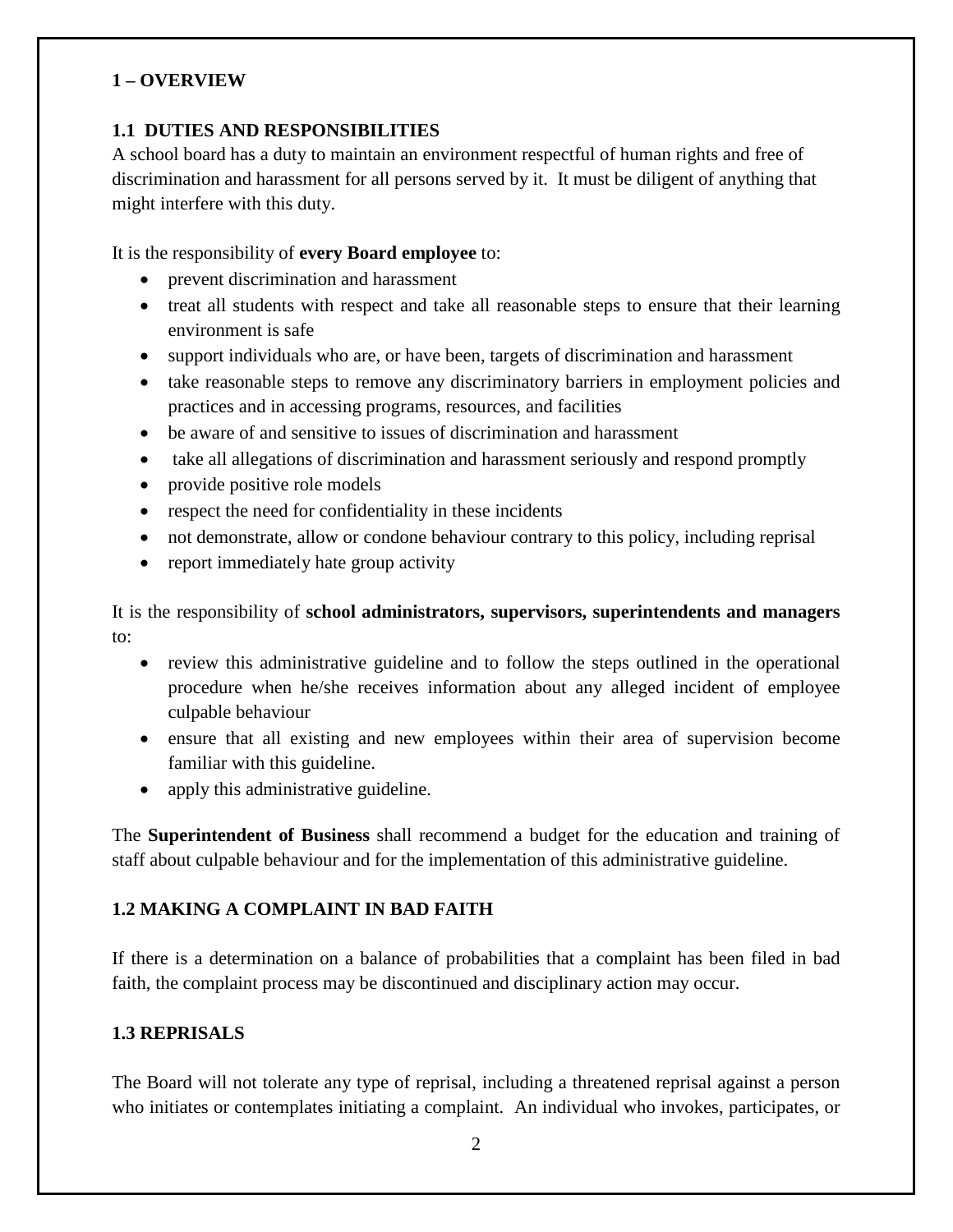is involved in a reprisal against a complainant, potential complainant, witness, supervisor, investigator or decision-maker will be subject to disciplinary action up to and including dismissal. Allegations of reprisals will be investigated as formal complaints under these procedures.

#### **1.4 ASSISTANCE FOR COMPLAINANTS, RESPONDENTS AND WITNESSES**

Complainants, respondents and witnesses have a right to assistance throughout the procedure. The following people may provide support and may attend meetings related to the complaint, if the complainant, respondent or witness so requests:

- Union/association representative
- A colleague
- A principal, supervisor or manager
- A centrally-assigned staff person

Where the complainant, respondent or witness is a student, the following people may provide support and attend meetings related to the complaint, if the complainant, respondent or witness so requests:

- A teacher
- Another supportive adult in the school
- A fellow student
- A parent/guardian/other caregiver

### **1.5 COMMUNICATIONS:**

Principals and staff shall not communicate with other students, other parents or the community about incidents of alleged human rights violations or criminal charges without specific direction from the office of the Director. Any person who is found to be in breach of confidentiality will be subject to disciplinary action.

### **1.6 GENERAL:**

The Superintendent of Business, in consultation with the Director, may decide to postpone, suspend or cancel any or all parts of the investigation process if the continuance of the investigation would duplicate or prejudice another proceeding. The filing of a grievance under any collective agreement will not necessarily halt the investigation of a complaint filed under this guideline.

*Nothing in this guideline shall be construed so as to alter, diminish or eliminate any right of any employee under the applicable collective agreement, his/her contract of employment with the Board, or by virtue of the common law or any Act of Parliament or of the Ontario Legislature.*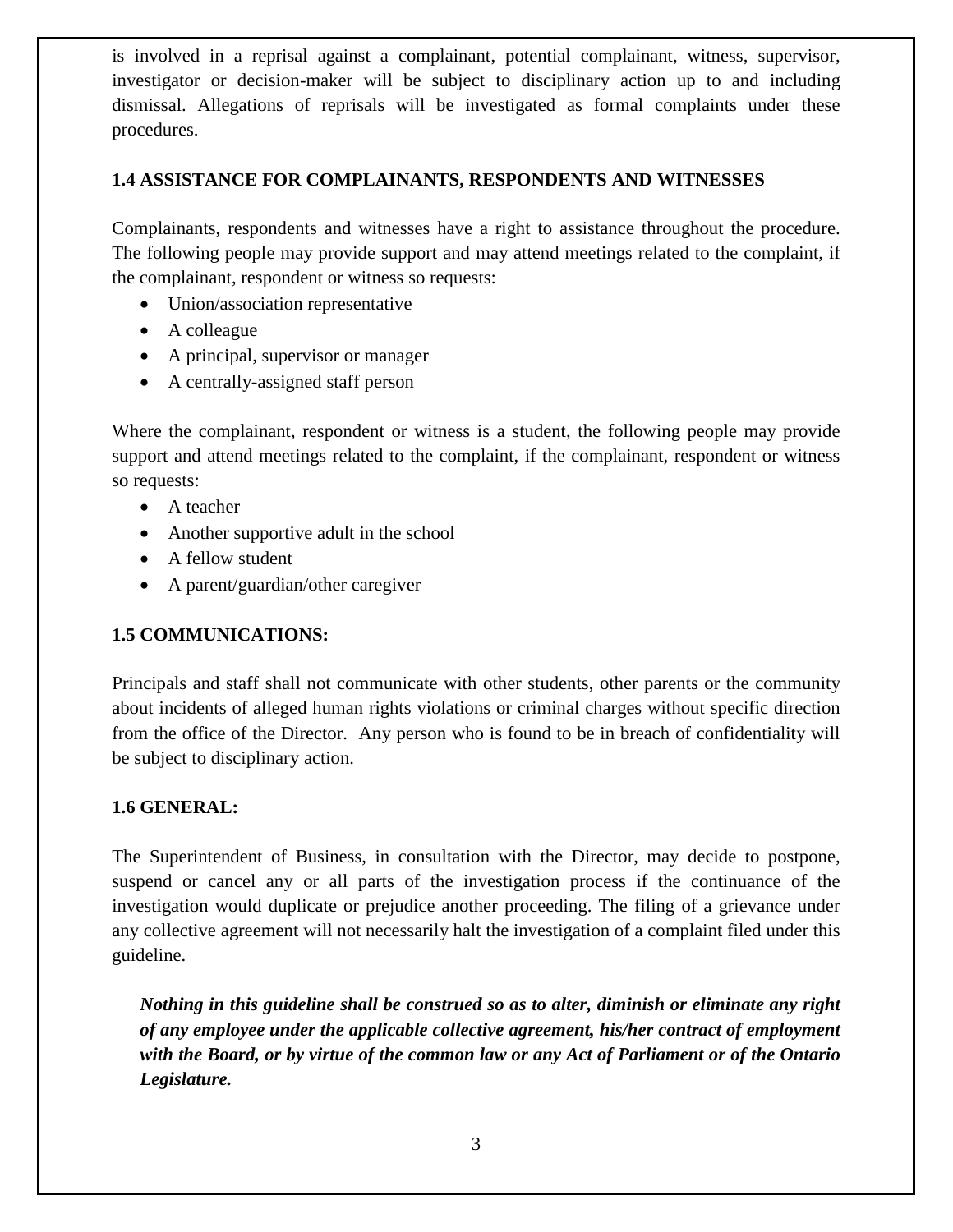### **2.1- HUMAN RIGHTS VIOLATIONS:**

**Discrimination**, under the Ontario Human Rights Code, results when an individual or group is negatively affected by any practice or behaviour based on one of the following prohibited grounds:

- Age
- Ancestry
- Citizenship
- Colour
- Creed (religion or faith)
- Disability
- Ethnic origin
- Family status
- Marital status
- Place of origin
- Race
- Record of offences
- Same-sex partnership status
- Sex (including gender identity, pregnancy)
- Sexual orientation

**Note**: Being in receipt of public assistance is a prohibited ground for housing issues only.

There are four types of discrimination: direct, indirect or constructive (also called "adverse effect"), systemic and harassment. Discrimination may be direct or indirect; for example: an action, whether intended or not, that differentiates between persons based on their membership in a protected group as set out in this policy (other than special programs designed to address the conditions of individuals or groups); the deliberate overlooking or acceptance of discriminating or harassing behaviour, especially by supervisory or managerial staff. Discrimination may be systemic, for example: arising from policies, procedures, practices and conduct which may not be discriminatory in their intent but adversely impact individuals or groups protected by this policy where the adverse impact arises from one of the prohibited grounds of discrimination.

Expressions of **harassment based on the prohibited grounds** include but are not limited to:

- Actions or comments that are known or ought reasonably to be known to be unwelcome, inappropriate, intimidating and/or hostile
- Unwelcome remarks, jokes, innuendoes or taunting
- Displays of offensive pictures or other materials, including the sending of unwelcome emails
- Unwelcome and/or unnecessary physical advance, contact or sexual touching
- Reprisal or the threat of reprisal if sexual attention is rejected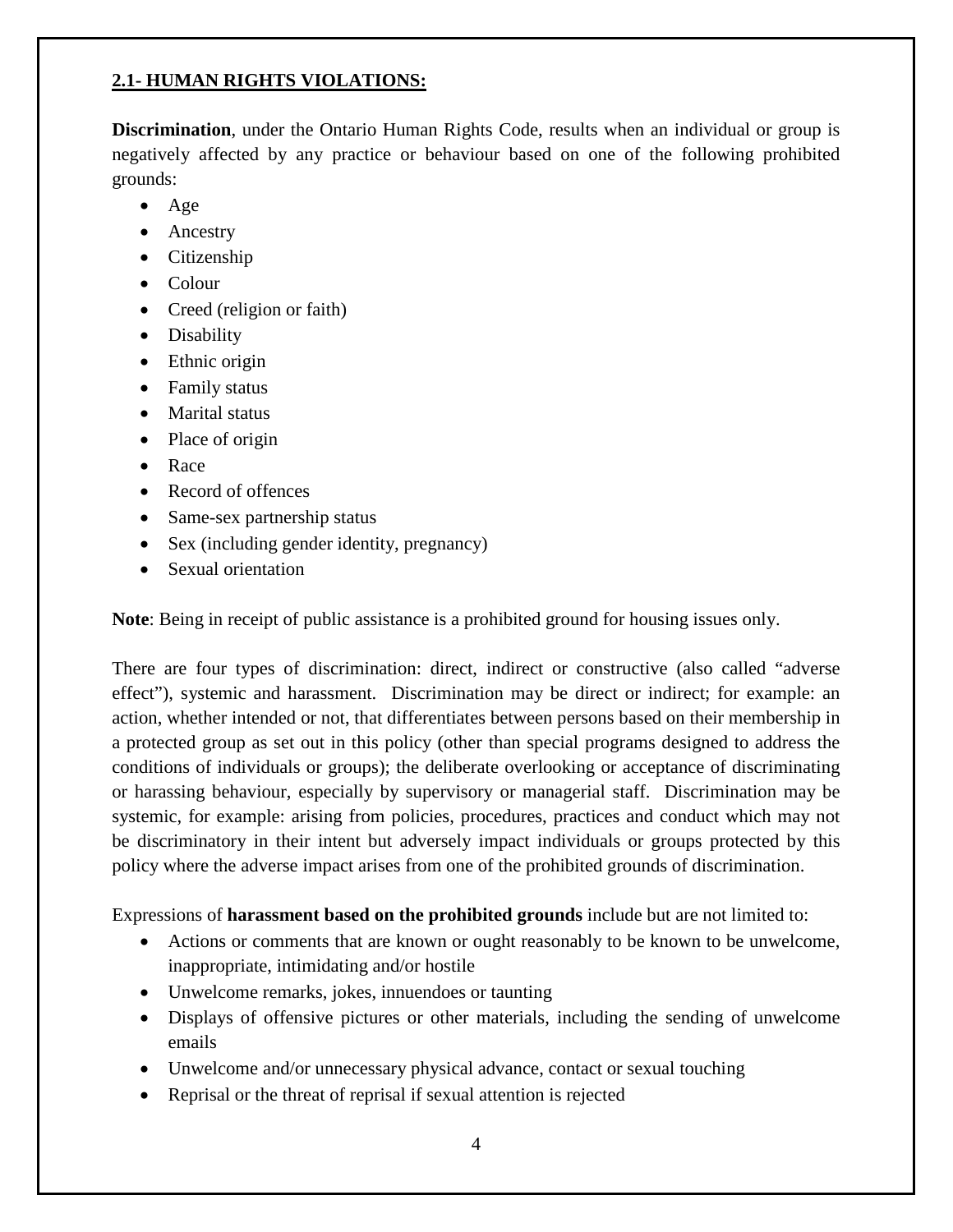**Note**: Workplace harassment involves harassment of a more general nature that is not related to the grounds prohibited under Human Rights legislation. Allegations of workplace harassment are addressed in the Workplace Harassment Administrative Guideline. See Appendix A for some examples of harassment under the Human Rights legislation.

#### **2.2 MAKING A COMPLAINT**

#### **DEFINITIONS:**

For the purposes of this administrative guideline:

- The "complainant" is the person making the allegation of a violation of their rights under the Human Rights Code.
- The "respondent" is the person who is alleged to have engaged in the violation.
- The "superintendent" in this administrative guideline is the Superintendent of Schools and Program who is responsible either for a school and/or staff in a central board program or the Superintendent of Business in his/her responsibility for staff in a central board function.

#### **(a) Who May Initiate a Complaint?**

Anyone to whom this policy applies is entitled and encouraged to complain if they believe they are targets of discrimination or harassment prohibited by Human Rights legislation. In addition, those who have witnessed discrimination directly, have received reports of discrimination incidents or have reasonable grounds to suspect that discrimination is occurring, may initiate a complaint. Third party disclosures should only go forward with the victim's consent.

#### **(b) Making a Complaint:**

A complaint can be made orally or in writing.

#### **(c) Timelines:**

All complaints of discrimination and/or harassment under Human Rights legislation must be reported within twelve months of the most recent discriminating or harassing behaviour.

#### **2.3 STEPS TO RESOLUTION**

There are two procedures that a complainant may follow: the Informal Resolution Procedure and the Formal Complaint Procedure.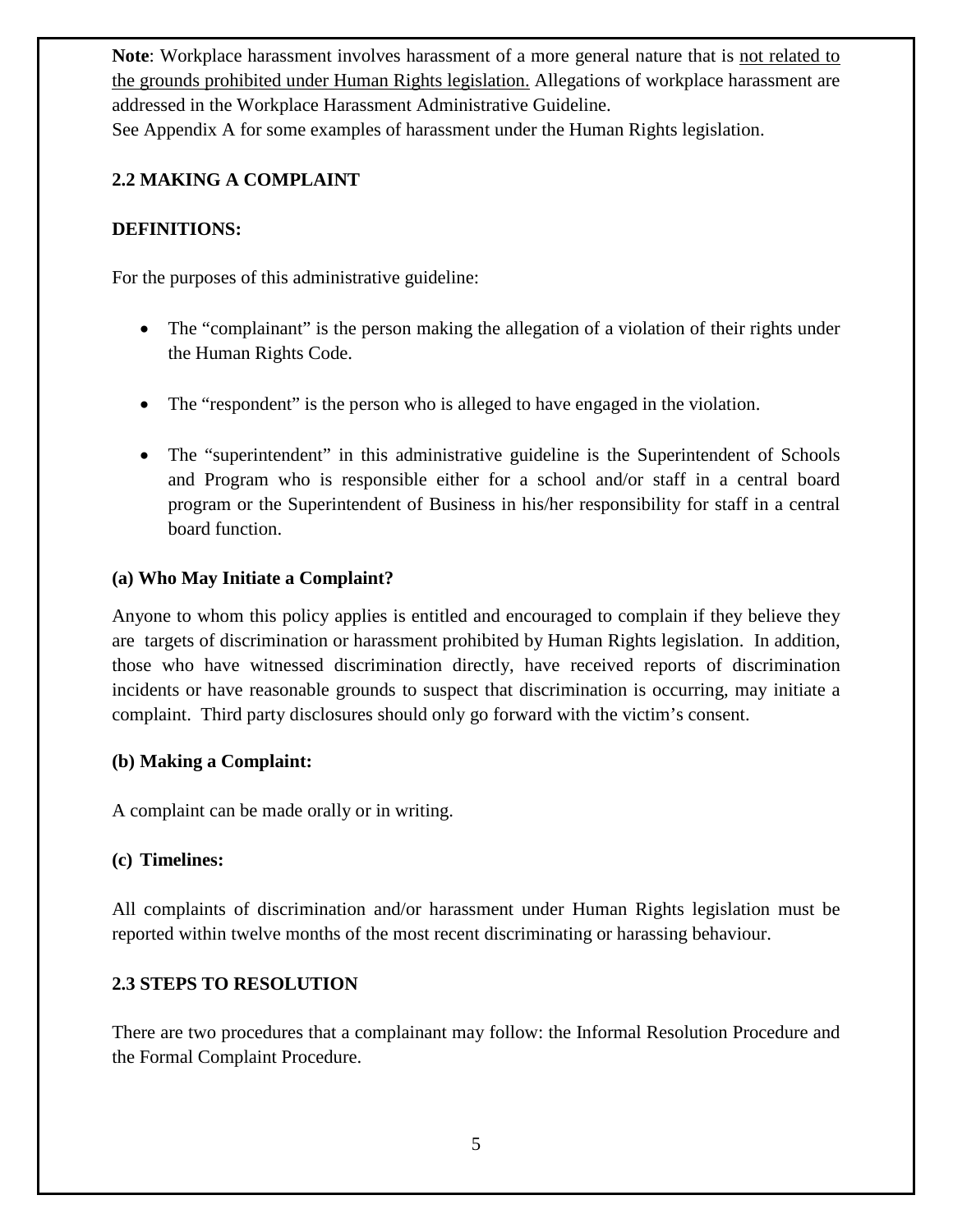There is no requirement that the Informal Resolution Procedure be followed first. A complainant may request going to the Formal Complaint Procedure immediately. Superintendents, in consultation with the Superintendent of Business, may also determine that the allegations be addressed under the Formal Complaint Procedure without first going through the Informal Resolution Procedure.

#### **Notes**:

- If the principal, supervisor or manager is the person who allegedly behaved in a discriminatory or harassing behaviour, then the superintendent will be responsible for these steps.
- If the superintendent is the person who allegedly behaved in a discriminatory manner, then the Director or designate will be responsible for these steps.
- If the person who has allegedly behaved in discriminatory manner is the individual's principal, supervisor or manager, the complainant may approach the Manager of Human Resources for assistance in resolving the situation.
- When principals, supervisors or managers are informed about an alleged incident of discrimination, they shall immediately contact the superintendent who will determine with them whether the Informal Resolution Procedure or the Formal Complaint Procedure will be employed. The Superintendent will consult with the Superintendent of Business before finalizing that determination and the Superintendent will be responsible for overseeing the implementation of this procedure.

#### **2.4 THE INFORMAL RESOLUTION PROCEDURE**

- Individuals who feel that they have been subject to discrimination or harassment under the Human Rights legislation are encouraged (but not required) to advise the person(s) concerned that the behaviour is unwelcome and offensive and must stop. If the individual feels uncomfortable approaching the alleged violator but wishes to address the situation informally, the complainant may approach his/her principal, supervisor or manager for assistance in resolving the situation.
- If the person who has allegedly engaged in a violation of human rights is the individual's principal, supervisor or manager, the complainant may approach another principal, supervisor, manager or a superintendent for assistance in resolving the situation.
- When principals, supervisors or managers are informed about an alleged violation of human rights, they shall immediately contact the superintendent who will determine with them whether the Informal Resolution Procedure or the Formal Complaint Procedure will be employed. The superintendent will consult with the Superintendent of Business before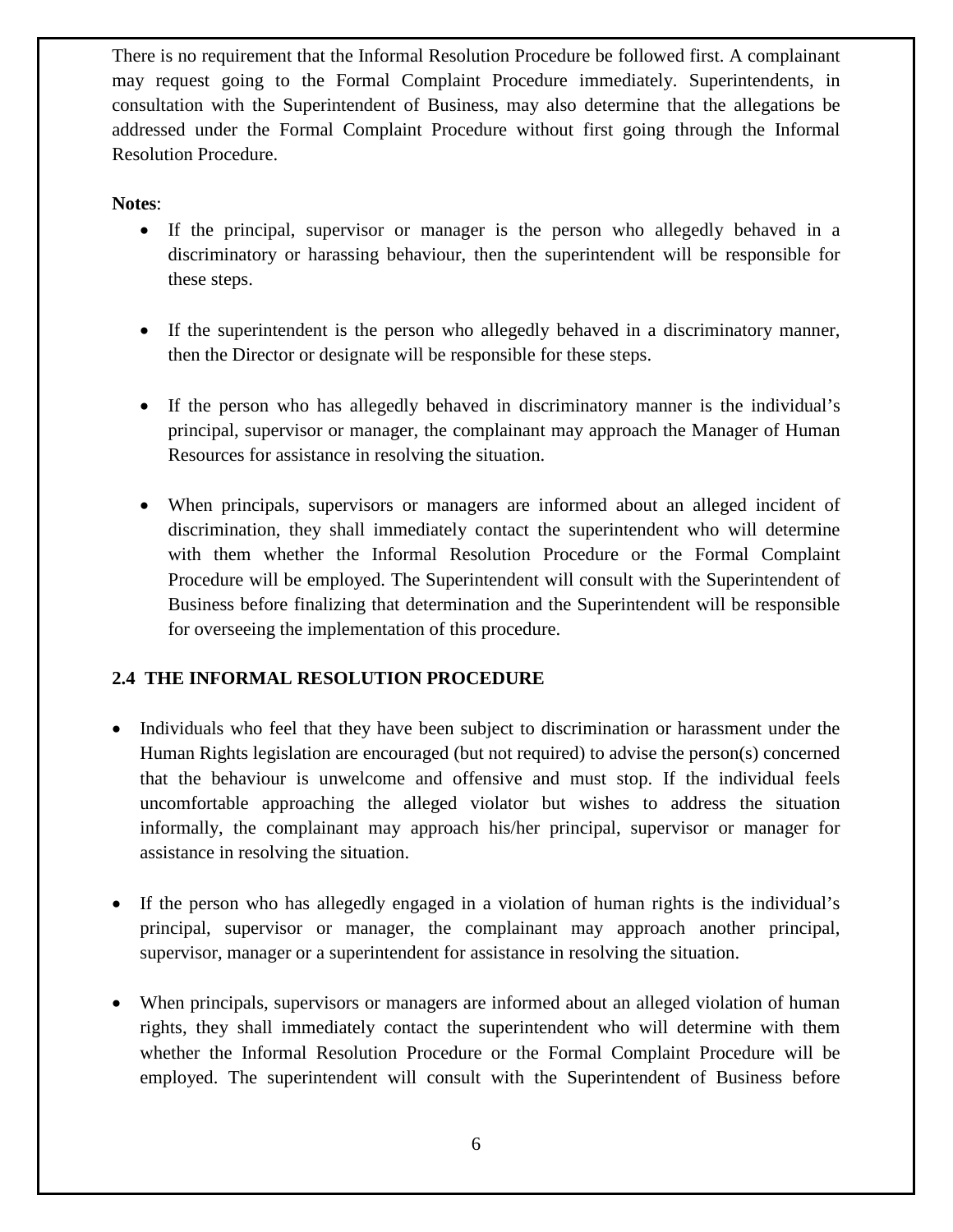finalizing that determination and will be responsible for overseeing the implementation of this procedure.

- When principals, supervisors and managers are attempting to resolve the situation informally, they must:
	- o Provide copies of this guideline to the complainant and the respondent
	- o Determine the details of the complaint and advise the respondent of the details of the complaint
	- o Interview witnesses, if required
	- o Maintain written, dated notes
	- o Assist the complainant and the respondent in determining an appropriate resolution
	- o Ensure that the parties implement the resolution
	- o Complete this process within ten (10) working days of being notified of the alleged violation of this policy.
- Where the parties have made a commitment to the resolution and the situation seems to have been resolved through the Informal Resolution Procedure, principals, supervisors and managers will:
	- o Follow up with the parties to confirm that the resolution was successful
	- o Monitor the situation to ensure the behaviour does not recur.
- If there is no informal resolution of the complaint within ten (10) working days, the principal, supervisor or manager will report such to their superintendent who will then institute the Formal Complaint Procedure.

# **2.5 FORMAL COMPLAINT PROCEDURE:**

### **(a) The formal complaint:**

When **principals, supervisors and managers** receive a complaint under the Formal Complaint Procedure, they shall immediately inform the Superintendent of Business or Manager of Human Resources.

The complaint will be made in writing to the individual's principal, supervisor or manager or to the superintendent.

- o Complaints of violations of this policy against the investigator shall be made to the Director.
- o Complaints against the Director shall be made to the Chair of the Board.

# **(b) The Formal Complaint Procedure:**

The Superintendent of Business or Manager of Human Resources shall, upon receipt of the complaint, immediately take appropriate steps to ensure the safety of the complainant. Within five (5) working days of receiving the complaint, the Superintendent of Business and/or the Manager of Human Resources shall: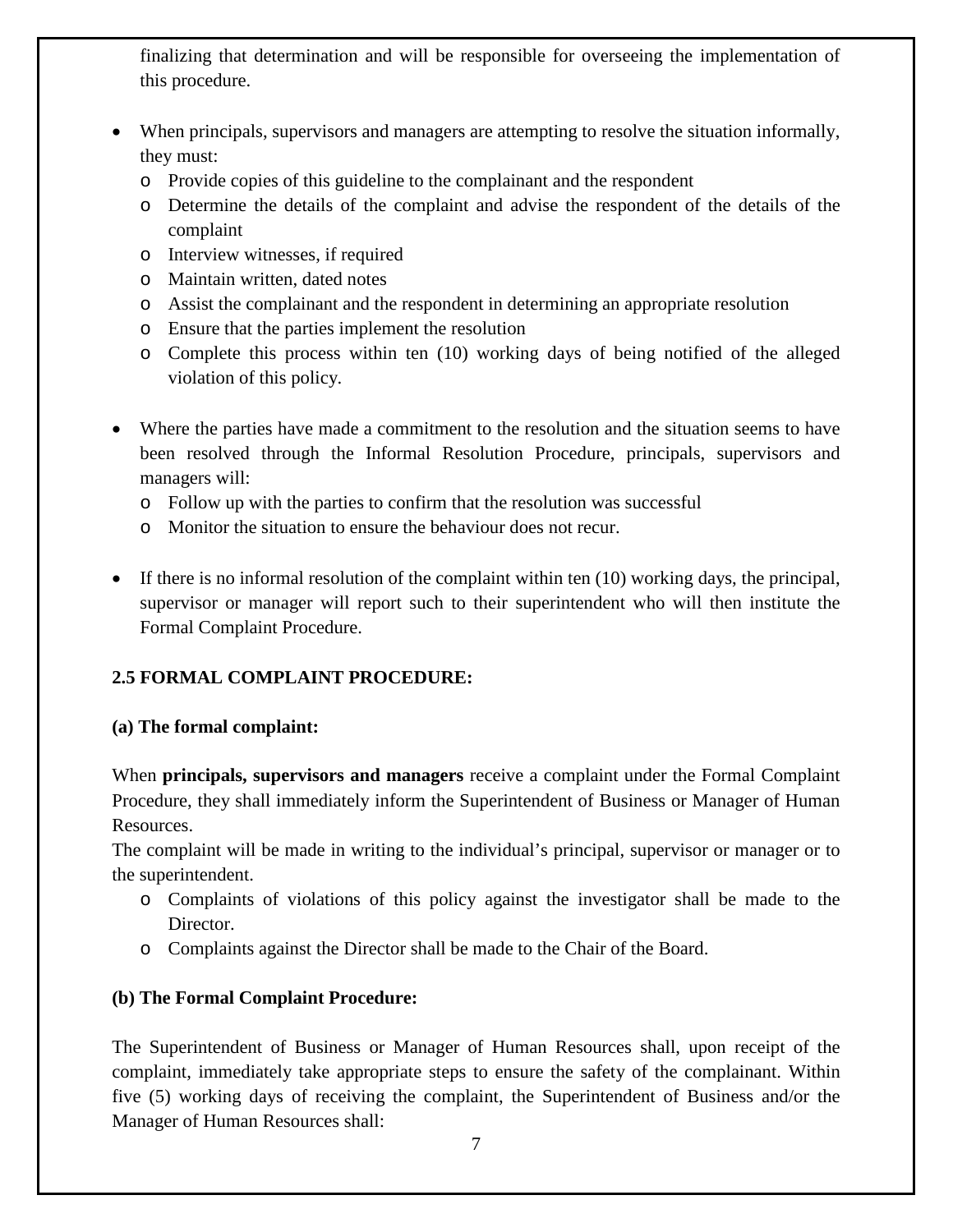- determine, on the basis of the alleged incident(s), whether the complaint constitutes a potential violation of this section of the administrative guideline or of another administrative guideline.
- inform the respondent that a complaint has been made under this guideline and procedure and that he/she will be informed of the details of the complaint as soon as possible by the person named as investigator

The **investigator** shall:

- ensure both the complainant(s) and the respondent(s) have a copy of this procedure
- remind the complainant(s), respondent(s) and witnesses that they may have assistance throughout the process [see Section 1.4 of this guideline]
- interview the complainant(s) to ascertain all of the relevant facts concerning the complaint
- inform the respondent(s) of the allegations and provide an opportunity for response
- $\bullet$  interview the respondent(s)
- interview witnesses named by either the complainant(s) or the respondent(s) as well as witnesses chosen by the investigator
- consider any other relevant evidence
- prepare a draft report that includes:
	- o the details of the complaint
	- o a description of the investigator's fact finding process
	- o the investigator's findings of fact and the respondent's responses
	- o conclusions

**Note**: Investigation reports may be prepared without the names of witnesses whenever deemed appropriate by the investigator.

- provide the complainant(s) and the respondent(s) with a draft copy of the report with its findings and conclusions and give them five (5) working days to respond, in writing.
- consider any response to the draft report and prepare a final report within twenty-five (25) working days of being appointed to investigate the complainant. This timeline may be extended by the Director depending on the circumstances in the particular case.

If the respondent(s) declines to participate in the Formal Complaint Procedure, the investigation shall proceed. The respondent(s) should be encouraged to participate.

The standard of proof to be applied is the balance of probabilities.

**Upon receipt of the report from the investigator**, the Director shall, within five (5) working days after receipt of the report from the investigator:

- review the report
- come to conclusions about whether or not a specific incident did or did not occur based on a balance of probabilities
- determine what actions need to be taken, in consultation with the Superintendent of Business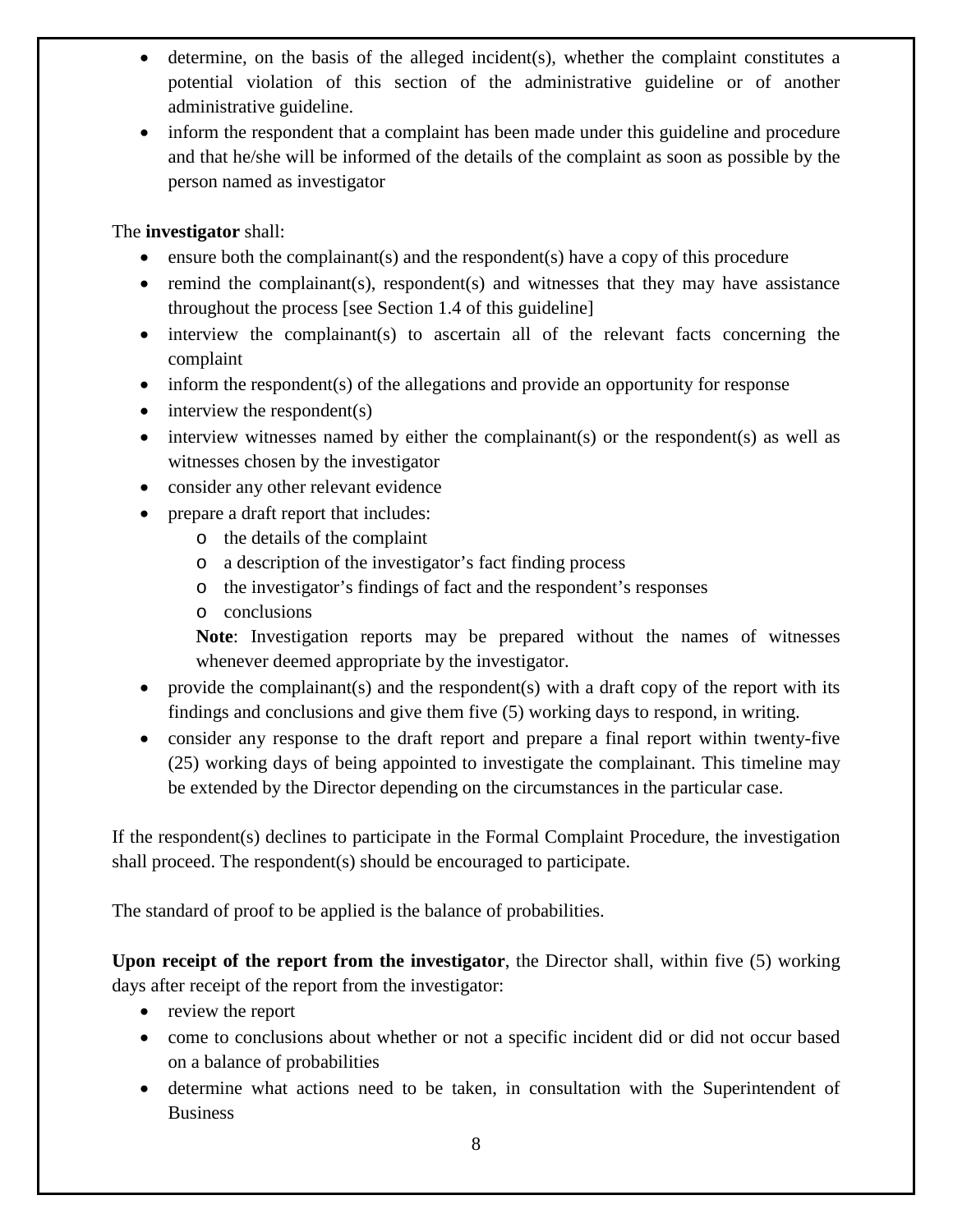• provide the complainant(s) and the respondent(s) with a copy of the final report and inform them of the actions he/she will take

**Possible outcomes** include the following:

- If the complaint is not substantiated, no further action will be taken. All records relating to the investigation will be forwarded to the Director.
- If the complaint is upheld against an employee, disciplinary action will be taken, in consultation with the Superintendent of Business. The principles of progressive discipline will be applied and may include the following in accordance with the Board's administrative guideline:
	- o Recorded Verbal warning
	- o Letter of reprimand
	- o Suspension
	- o Dismissal

The superintendent shall ensure that a record of disciplinary action be placed in the employee respondent's personnel file as per the relevant collective agreement.

- If the complaint is upheld against a student, the appropriate procedures for addressing student misconduct, as outlined in the *Education Act* and its Regulations and other specific Board administrative guidelines will be followed.
- Regardless of the outcome, there may be a need to restore a positive working relationship/environment and/or a need for counselling. There also may be a need for specific training, workshops or the permanent separation of the complainant(s) and the respondent(s) from each other. Appropriate steps will be taken to meet these needs in consultation with the Superintendent of Business and appropriate Union if applicable.

### **Review:**

Within ten (10) working days of receiving the final report, the complainant(s) and/or the respondent(s) may request a review. This request must be made in writing to the Director. The Director will appoint a reviewer who will report his/her findings to the Director who will then affirm or amend the final decision or require that a new investigation be undertaken.

There are two grounds for such a request:

- The investigator did not comply with the procedures outlined in this guideline
- New evidence has become known after the final decision but before the expiry of the ten (10) working days limitation period for requesting a review

No review of the final decision will be undertaken with regard to the claim that the conclusions drawn by the investigator based on findings of fact were incorrect.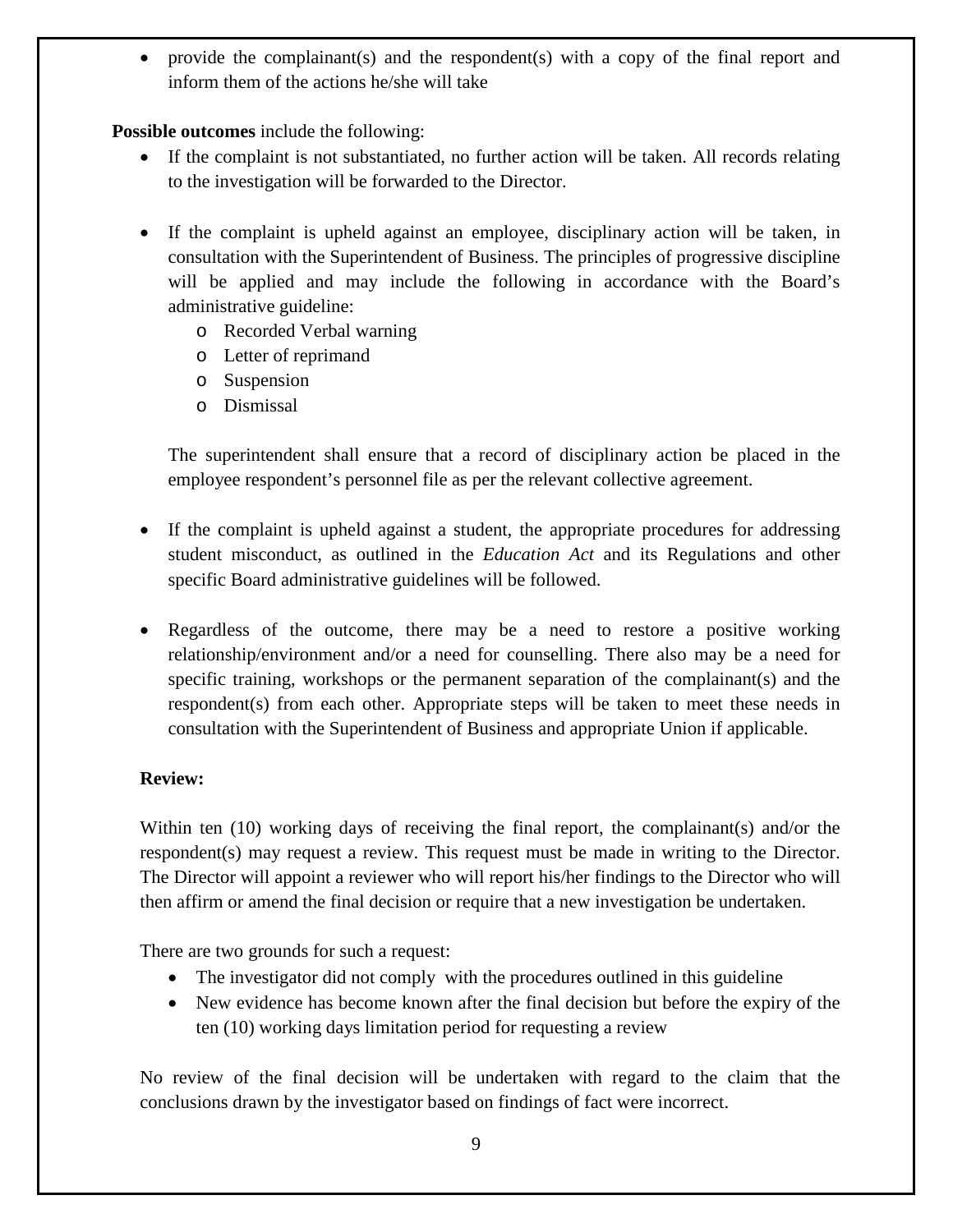The reviewer will report its findings to the Director who will affirm or amend a final decision or require that a new investigation be undertaken.

### **3.1 CONFIDENTIALITY AND SECURITY OF BOARD RECORDS**

- The Board understands that it is difficult to come forward with a complaint of discrimination and recognizes a complainant's interest in keeping the matter confidential.
- All principals, supervisors and managers, complainants, respondents and other persons involved with the complaint process under these procedures will take all reasonable steps to ensure that all matters remain confidential.
- Witnesses should be informed that personnel investigating the complaint will maintain their statements in strict confidence, subject to their ability to conduct a full and thorough investigation process to the extent practicable and appropriate under the circumstances and subject to any disclosures required by law.
- All records of complaints, including but not limited to contents and/or notes of meetings, interviews, results of investigations or inquiries and other relevant material will be kept confidential by the Board and by all other involved personnel, except where disclosure is required by a disciplinary or other remedial process or where required by law or as a consequence of litigation, potential or actual. For example: The board may be required to provide information obtained during an investigation to an outside agency that has the right to require information otherwise protected by the *Municipal Freedom of Information and Protection of Privacy Act* (e.g. a tribunal or court).
- All records pertaining to a complaint which has not yet been resolved will be treated as highly confidential and kept in a secure place.
- The respondent, the complainant and witnesses shall, upon request, be permitted representation by a union/association representative, or be accompanied by a support person of his/her choice at any interviews or meetings in any process of investigating and resolving an incident of alleged culpable behaviour.
- In the event that the allegation of human rights violation is not supported, no report of the investigation shall be placed in the personnel file of the employee who was alleged to have engaged in culpable behaviour.
- There shall be no record in the complainant's personnel file of that individual's complaint against an employee unless it relates to disciplinary action taken as a result of a complaint that was unfounded and/or motivated by malice. In such an instance, the name of the employee shall not appear in any such report in the file of the complainant.